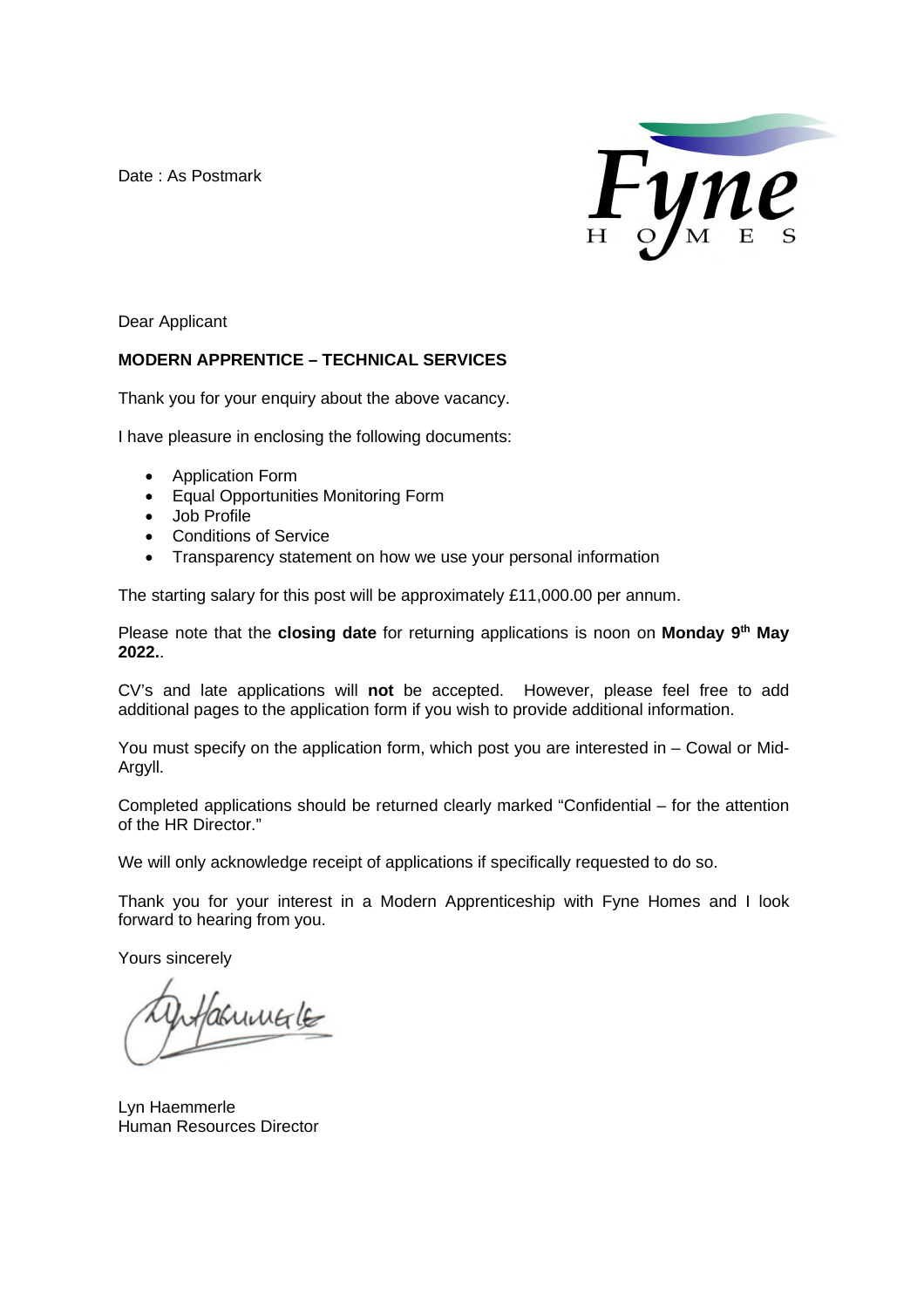For Office use only:



# **GUIDANCE FOR APPLICANTS**

## **Please read these notes carefully - they are to help you make the best of your application**

- 1. The form should be completed in black ink or black ballpoint pen or typed for photocopying purposes.
- 2. Please do not send in your Curriculum Vitae.
- 3. One of your referees should be your present or most recent employer. If you have not been employed or have been out of employment for a long time, you may wish to give the name of someone who knows you sufficiently well to confirm the information you have given and to comment on your ability to do the job. Please note that referees will not be contacted prior to interview.
- 4. The enclosed Job Profile and Person Specification describes the responsibilities and the skills and knowledge that will be needed to do the job effectively. While full training will be given, please think about what skills and knowledge you have already that match the those needed to do the job effectively..
- 5. It is not the responsibility of the Selection Panel to make assumptions about the nature of the work or educational experience you have had. It is therefore important that you use the space provided to detail your experience and skills and how they can help you be successful in this modern apprenticeship.
- 6. If you are short listed for interview, the Selection Panel will wish to discuss the areas covered in the Job Profile and Person Specification in more detail.
- 7. If you are related to any members of staff, committee members, consultants, contractors or suppliers to the organisation - this should be shown clearly on the relevant part of the form. This will not necessarily be detrimental to your application.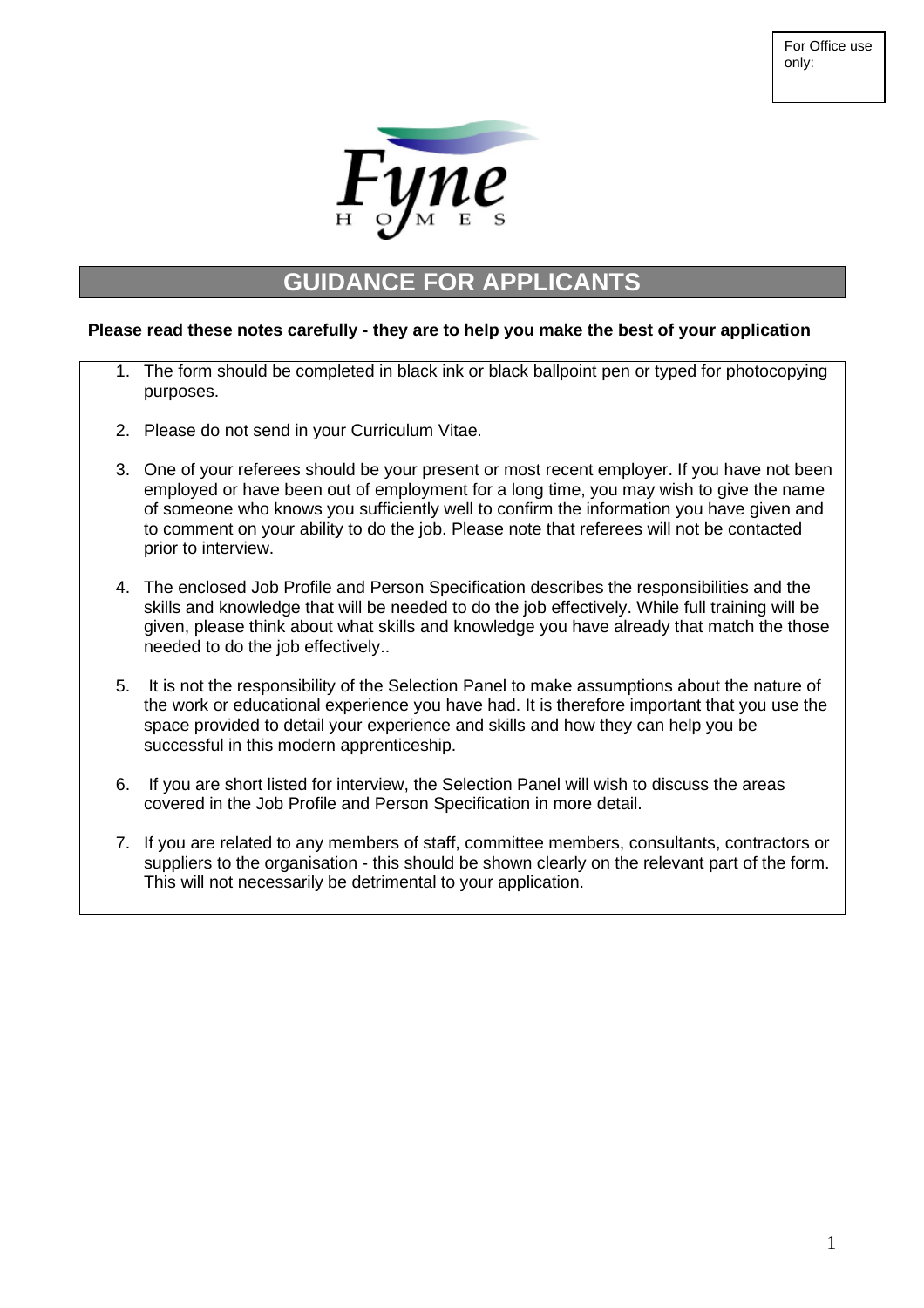For Office use only:



# **IN CONFIDENCE**

# PLEASE COMPLETE ALL SECTIONS **CV will not be accepted**

PLEASE COMPLETE ALL SECTIONS OF THIS FORM. The information you supply will enable the interview panel to decide whether to invite you to an interview. Whilst all sections may not be relevant to you personally, you should complete the form as fully and as accurately as possible to enable your application to be given full consideration.

# **Please do not send a CV as these will not be used in the recruitment process**

The information provided within your application form will be processed in accordance with the Data Protection Act 1998. Please note that the first two pages will not be shown to the short listing panel.

Post Applied for: **MODERN APPRENTICE – TECHNICAL SERVICES**

Closing date for receipt of application is: Noon on **Monday 9th May 2022**

# **Applications received after this time will NOT be considered**.

*Personal Information*

Title: Surname: First Name:

Address for Correspondence:

Postcode:

Best number to reach me on:

E-mail Address:

National Insurance number:

I am years old and my date of birth is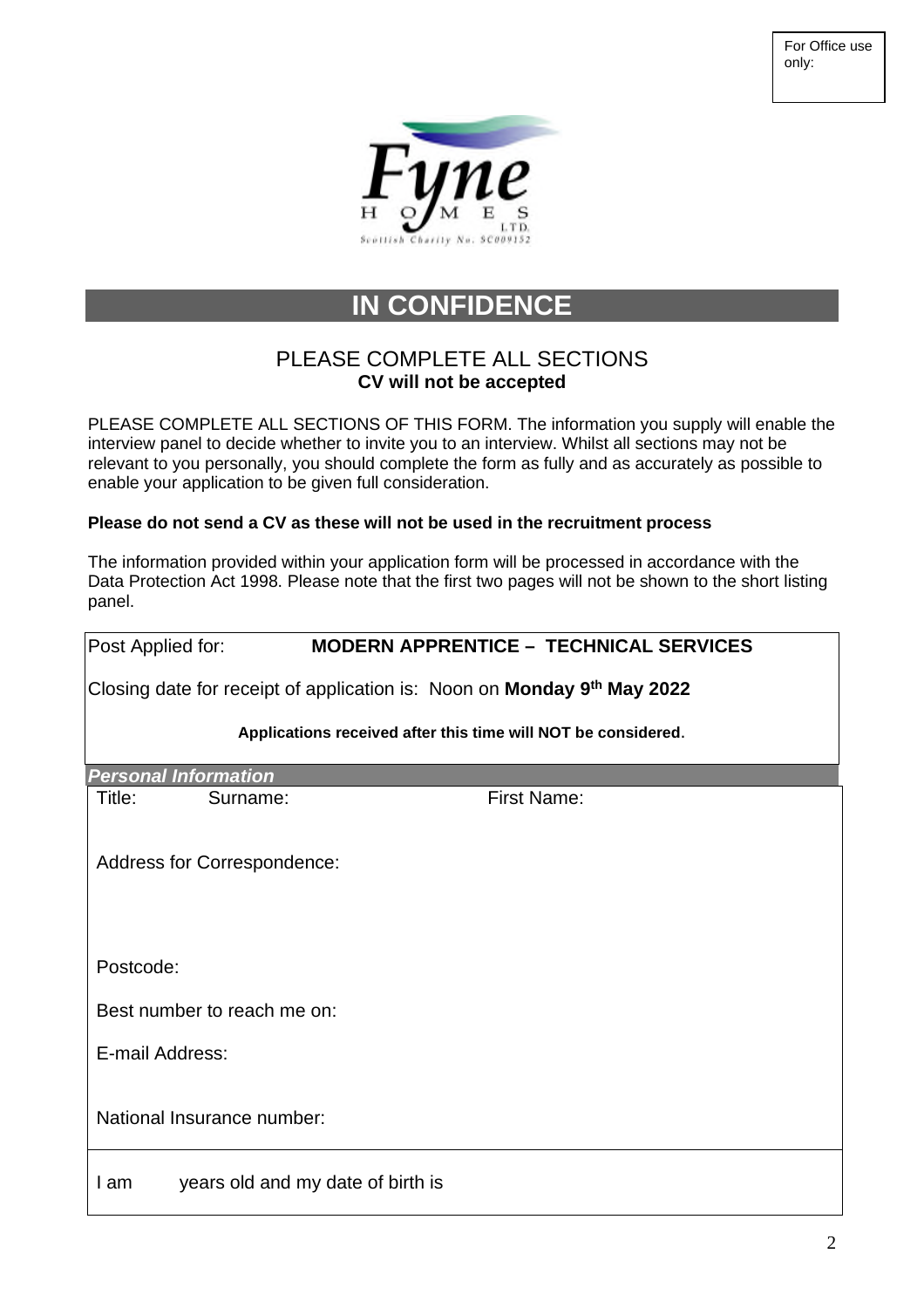| Assistance for people with disabilities                                                                                                                                                                                                                                                                           |                      |  |  |
|-------------------------------------------------------------------------------------------------------------------------------------------------------------------------------------------------------------------------------------------------------------------------------------------------------------------|----------------------|--|--|
| We are committed to being an Equal Opportunities Employer and do not discriminate in any way.<br>If you consider yourself to have a disability, are there any arrangements that we can make to<br>assist/adapt for you, if you are called to interview or if successfully employed? Please give<br>details below. |                      |  |  |
| <b>Referees</b>                                                                                                                                                                                                                                                                                                   |                      |  |  |
| Please give details of two referees. They should be qualified to comment on your ability and<br>experience for this role and the training and should include a referee from your school or college.<br>Fyne Homes does not accept references from family members.                                                 |                      |  |  |
| Name:                                                                                                                                                                                                                                                                                                             | Name:                |  |  |
| Address:                                                                                                                                                                                                                                                                                                          | Address:             |  |  |
|                                                                                                                                                                                                                                                                                                                   |                      |  |  |
| Postcode:                                                                                                                                                                                                                                                                                                         | Postcode:            |  |  |
| Email:                                                                                                                                                                                                                                                                                                            | Email:               |  |  |
| Tel No:                                                                                                                                                                                                                                                                                                           | Tel No:              |  |  |
| Relationship to you:                                                                                                                                                                                                                                                                                              | Relationship to you: |  |  |
|                                                                                                                                                                                                                                                                                                                   |                      |  |  |

# *The legal stuff*

I have read this application form fully, completed it myself and I declare that the information I have given is, to the best of my knowledge and belief, true and complete.

I understand that if it is discovered subsequently that any statement is false or misleading, or that I have withheld any relevant information my application may be disqualified or, if I have already been appointed, I may be dismissed without notice.

| Signed: | Date: |
|---------|-------|
|         |       |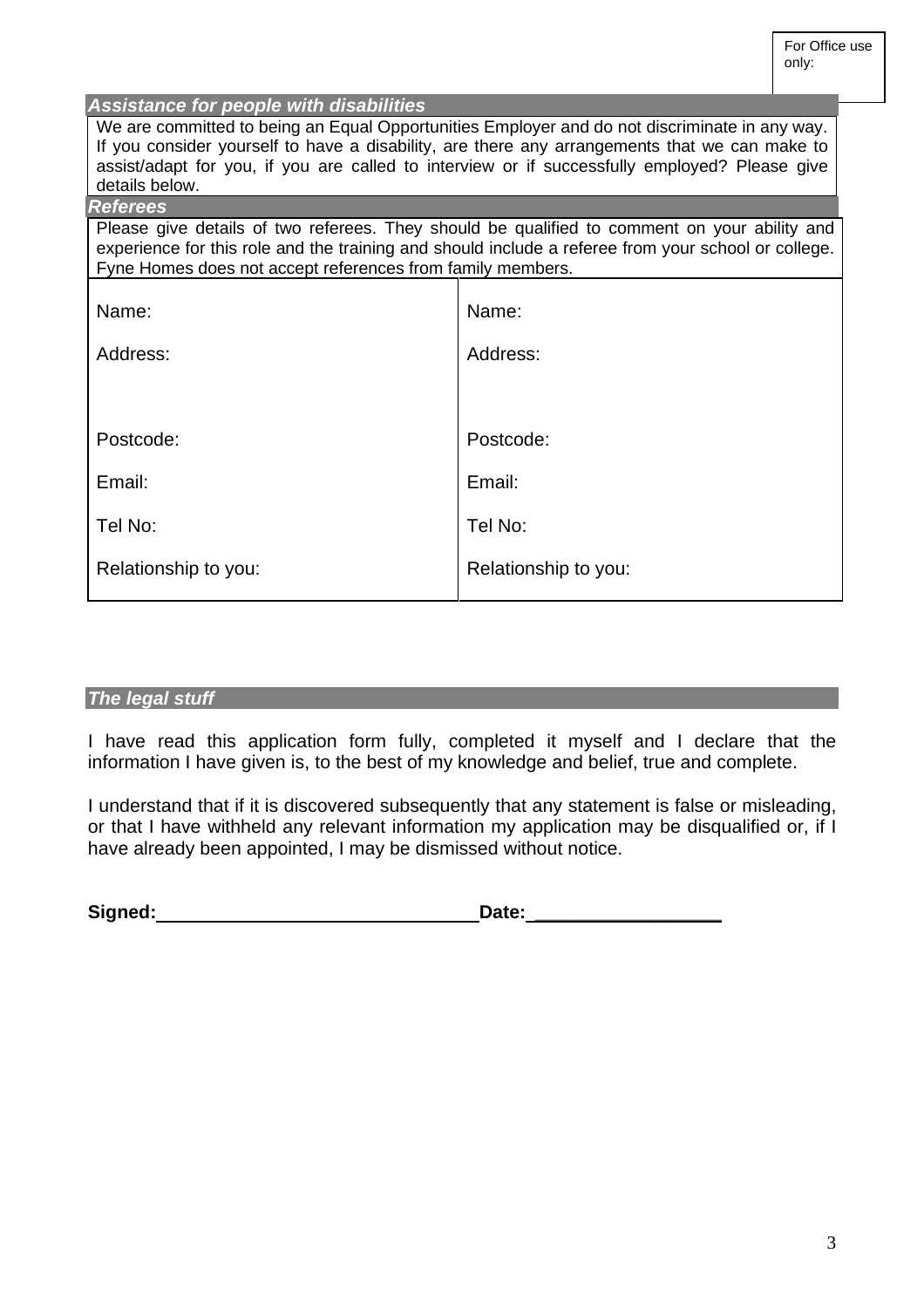# Post Applied For: **MODERN APPRENTICE – FACILITIES SERVICES**

*Please select location applied for (please tick preferred location)*

Mid Argyll (based Lochgilphead)  $\Box$ 

Cowal (based Dunoon)

I could work in either location  $\square$ 

| <b>My results from school</b> |        |               |  |  |  |  |
|-------------------------------|--------|---------------|--|--|--|--|
| Level                         | Result | Year achieved |  |  |  |  |
|                               |        |               |  |  |  |  |
|                               |        |               |  |  |  |  |
|                               |        |               |  |  |  |  |
|                               |        |               |  |  |  |  |
|                               |        |               |  |  |  |  |
|                               |        |               |  |  |  |  |
|                               |        |               |  |  |  |  |
|                               |        |               |  |  |  |  |
|                               |        |               |  |  |  |  |

| If you have been to College or University please complete the boxes below |                 |                                   |  |  |  |
|---------------------------------------------------------------------------|-----------------|-----------------------------------|--|--|--|
| College / University                                                      | <b>Subjects</b> | <b>Qualification Obtained and</b> |  |  |  |
| name                                                                      |                 | Year achieved                     |  |  |  |
|                                                                           |                 |                                   |  |  |  |
|                                                                           |                 |                                   |  |  |  |
|                                                                           |                 |                                   |  |  |  |
|                                                                           |                 |                                   |  |  |  |
|                                                                           |                 |                                   |  |  |  |
|                                                                           |                 |                                   |  |  |  |
|                                                                           |                 |                                   |  |  |  |
|                                                                           |                 |                                   |  |  |  |
|                                                                           |                 |                                   |  |  |  |

| If you have any work experience please let us know |           |                  |                         |  |  |  |
|----------------------------------------------------|-----------|------------------|-------------------------|--|--|--|
| Where?                                             | Your job? | What did you do? | When were you<br>there? |  |  |  |
|                                                    |           |                  |                         |  |  |  |
|                                                    |           |                  |                         |  |  |  |
|                                                    |           |                  |                         |  |  |  |
|                                                    |           |                  |                         |  |  |  |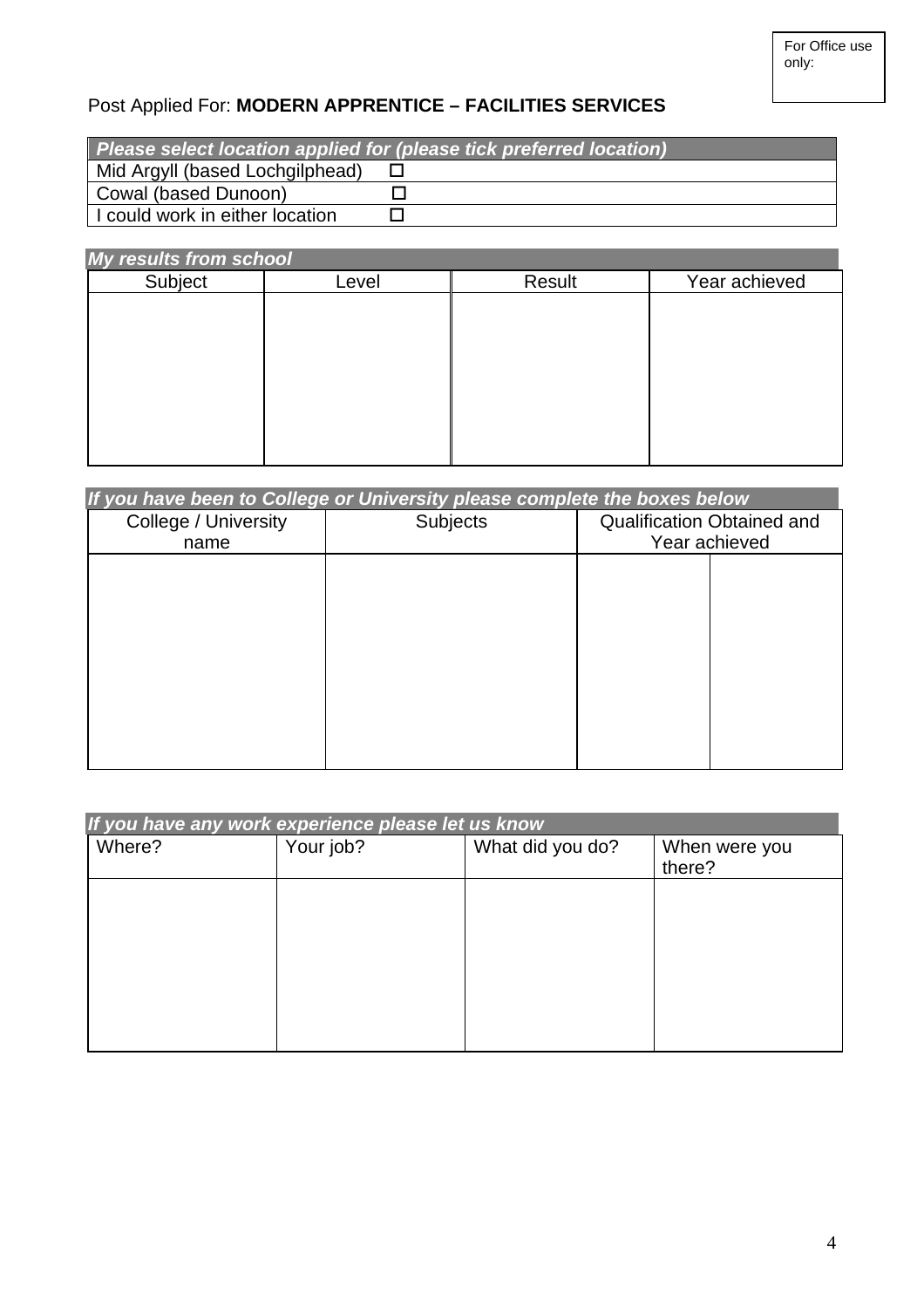For Office use only:

*Computer Skills (please tell us about your knowledge and experience)*

# *Modern Apprenticeship with Fyne Homes*

To help us understand why you would like to be a Modern Apprentice and why you think you'd be a great addition to our programme and organisation, please answer the following questions.

| What does great<br>customer service mean<br>to you?<br>Give an example of<br>where you gave or<br>received it                                                                |  |
|------------------------------------------------------------------------------------------------------------------------------------------------------------------------------|--|
| We like people who<br>improve things - and<br>leave them better than<br>when they found them.<br>Tell us about a situation<br>where you changed<br>something for the better. |  |
| At Fyne Homes we are<br>proud to work as a team.<br>Please give an example<br>of when you've had to<br>work as part of a team to<br>get something done?                      |  |
| Tell us about a tricky or<br>uncomfortable situation<br>that you have found<br>yourself in. How did you<br>respond and what did<br>you do?                                   |  |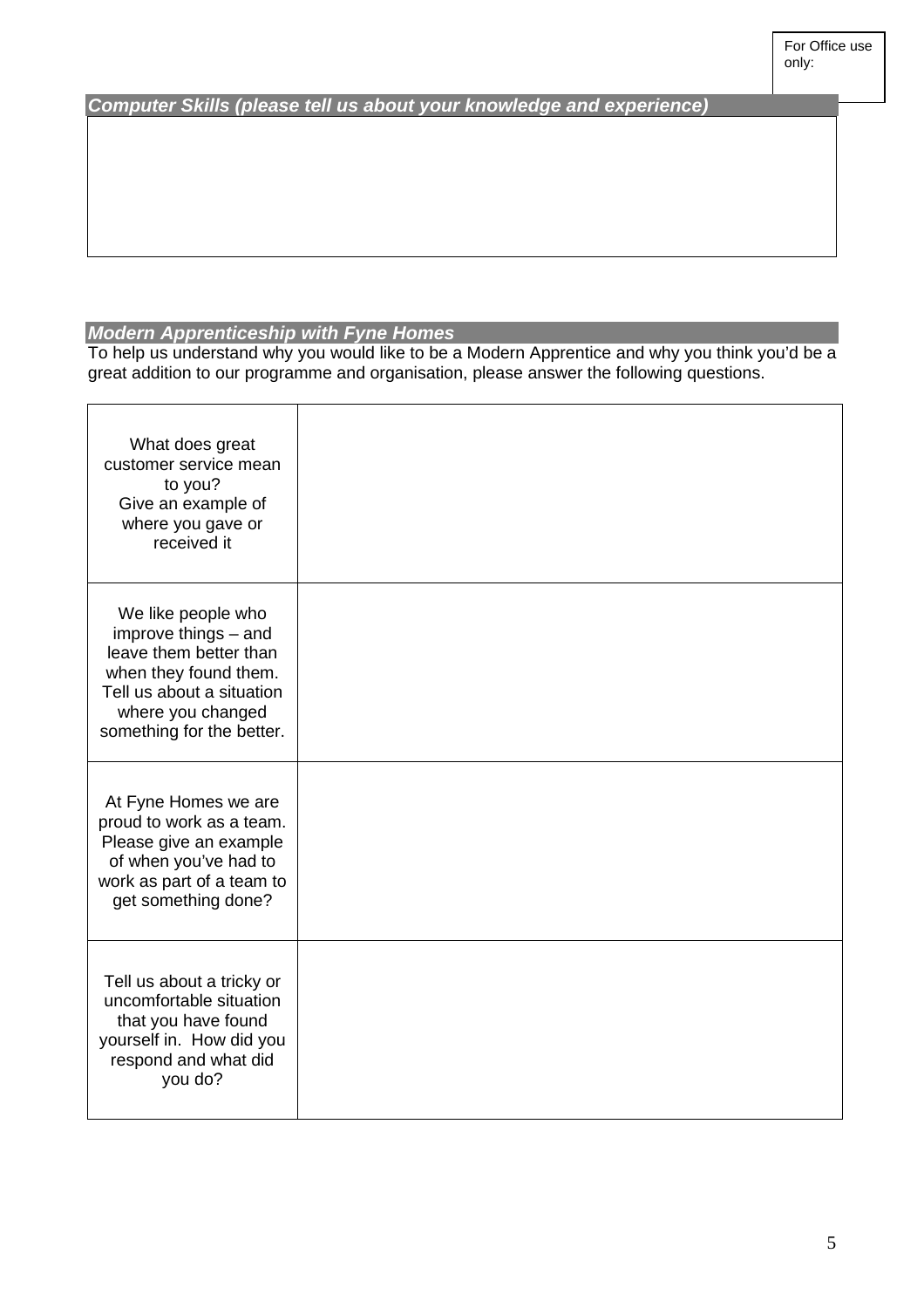|                                                                             | For Office use<br>only: |  |
|-----------------------------------------------------------------------------|-------------------------|--|
| What do you enjoy doing<br>when you're not at<br>school or at work?         |                         |  |
| Tell us why we should<br>offer you an<br>Apprenticeship with Fyne<br>Homes. |                         |  |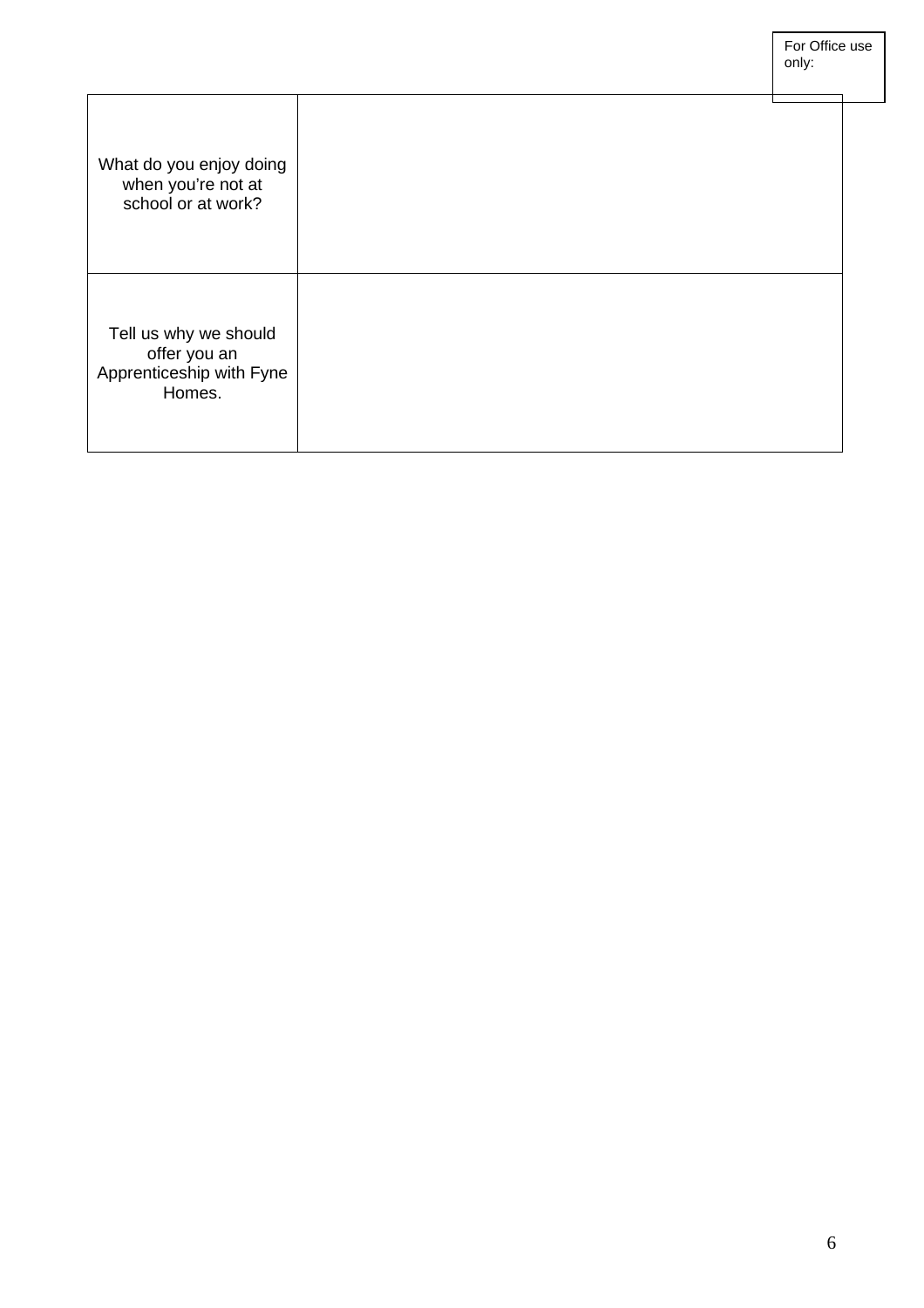## *Additional Information*

*Please provide any other information that you think we may be interested in for example, voluntary work, major achievements, projects you've been involved with or out of work/school interests.*

*Relationship to Staff Members*

If you are related to any employee of Fyne Homes or anyone who has been employed as a staff member or has been engaged as a supplier, consultant or contractor in the last 12 months, please let us know who they are and your relationship to them:

*Relationship to Committee Members*

If you are related to a Committee member of Fyne Homes or anyone who has been a Committee member in the last 12 months, please let us know who they are and your relationship to them: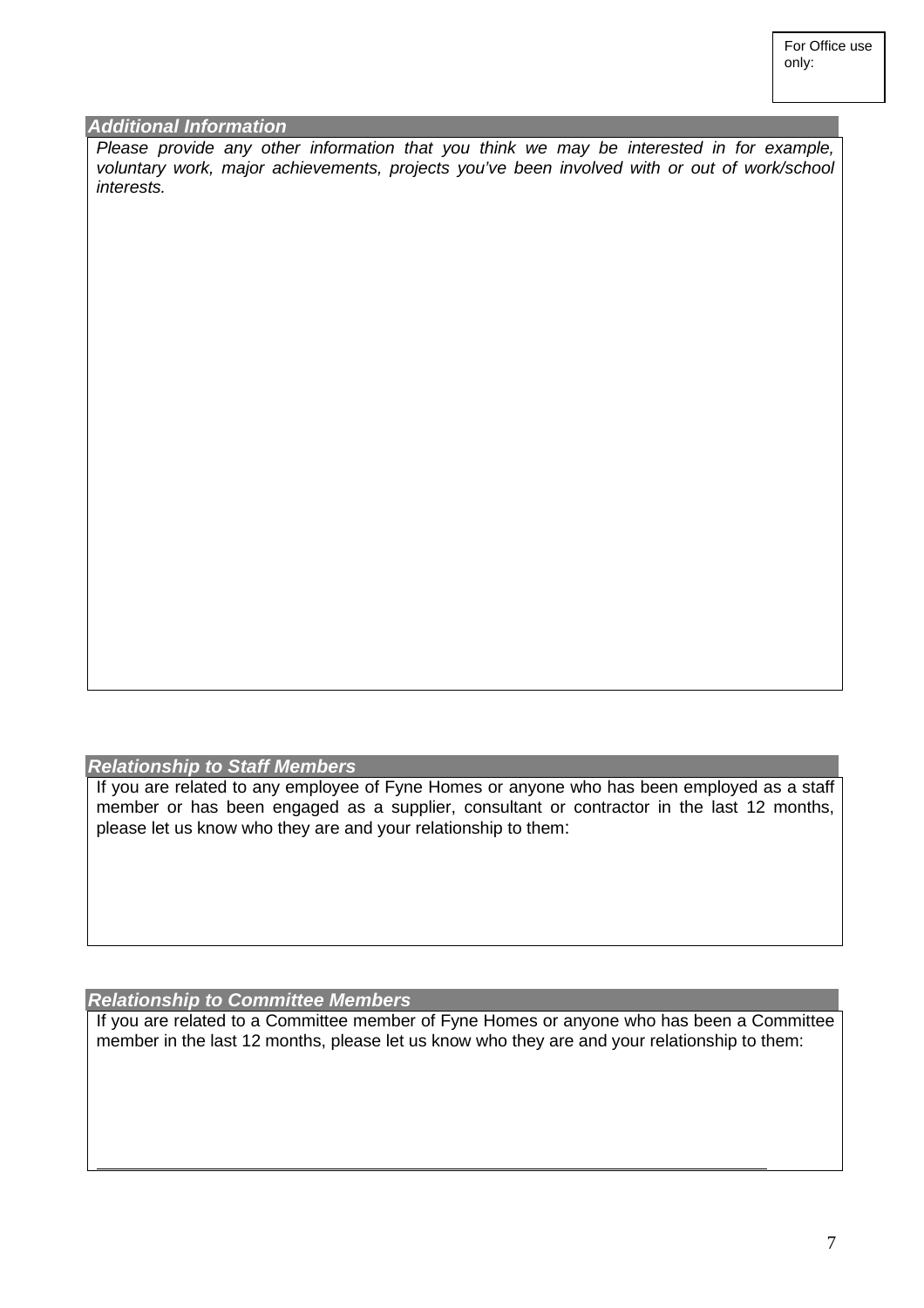| <b>Other important questions</b>               |  |  |  |
|------------------------------------------------|--|--|--|
| Do you have any care                           |  |  |  |
| responsibilities?<br>(Children or other family |  |  |  |
| members?) If<br>yes,                           |  |  |  |
| please detail                                  |  |  |  |
| Have you left Local                            |  |  |  |
| Authority Care in the                          |  |  |  |
| last 3 years?                                  |  |  |  |
| Are you legally able to                        |  |  |  |
| work in the UK?                                |  |  |  |

#### *Canvassing*

Canvassing directly or indirectly in connection with the appointment shall disqualify your application. If discovered after appointment you will be liable to dismissal.

#### *Confirmation of Qualifications*

If selected for interview you will be asked to bring with you the original certificate(s) of all qualifications referred to in this application.

#### *Advertisement Source*

Please tell us where you heard about this post \_

## **When completed this form should be returned to:**

Lyn Haemmerle Human Resources Director Fyne Homes Ltd 81 Victoria Street Rothesay Isle of Bute PA20 0AP

Email: postmaster@fynehomes.co.uk

*(Please make sure you affix the required postage for weight/size of envelope if returning by post)*

*(If submitting by email, please note that there is no need to also post a hard copy. If shortlisted you will be asked to sign your application form at interview.)*

**Please note that the closing date/time for receipt of application is noon on Monday 9 th May 2022**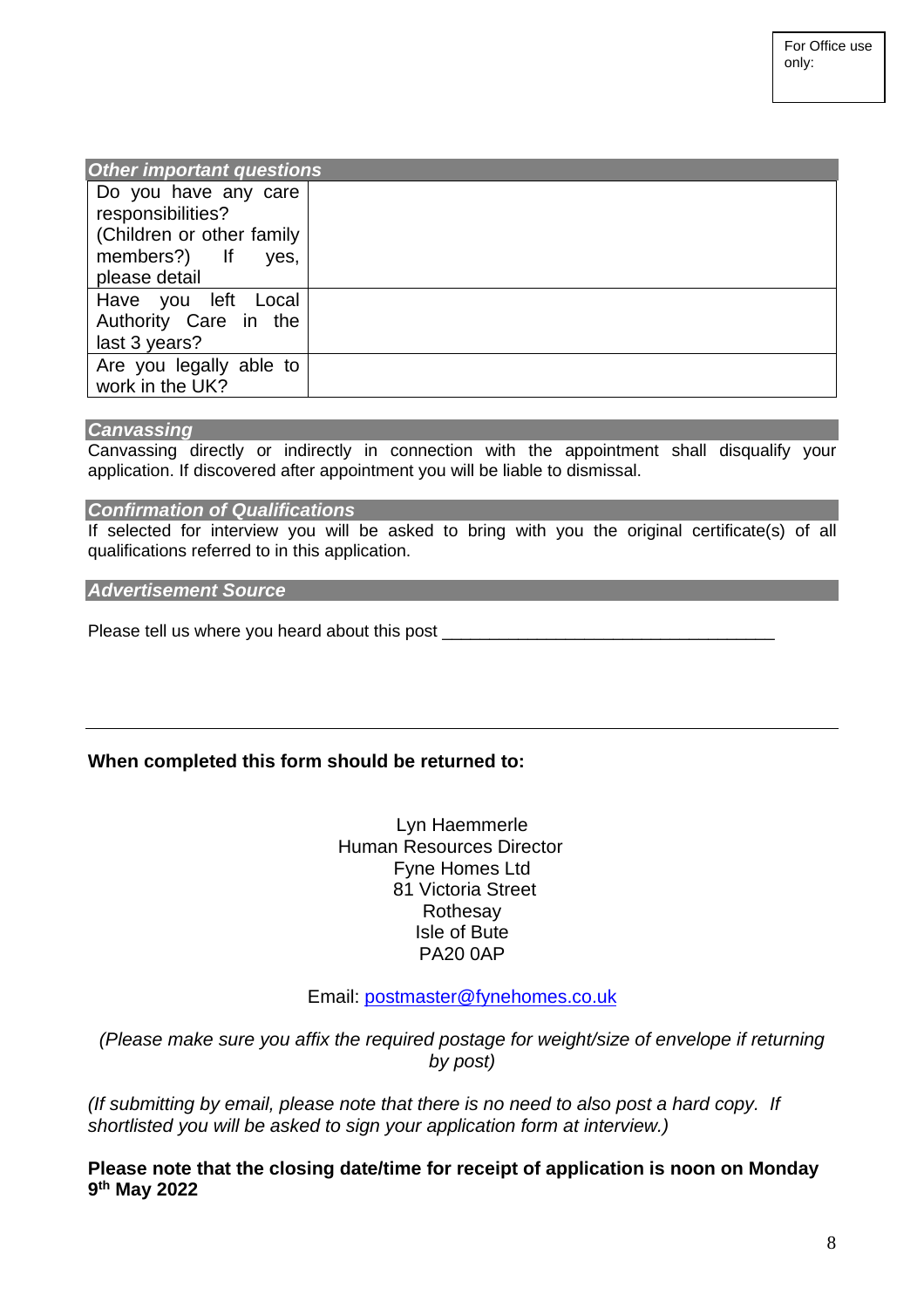# **JOB PROFILE**

| Job Title:      | <b>Modern Apprentice - Facilities Services</b> |
|-----------------|------------------------------------------------|
| Department:     | <b>Technical Services</b>                      |
| Salary:         | Starting from approx £11,000.00pa              |
| Responsible to: | <b>Technical Services Officer</b>              |

# **Job Purpose**

The apprentice will work under supervision to provide a full repair and maintenance service for our tenants. You will work as part of a team delivering professional, high quality and responsive, customer focussed services, whilst undertaking training and development to achieve a Facilities Services Level 2 Modern Apprenticeship.

# **Main Areas of Responsibility**

- Provide a safe, efficient maintenance, repairs, waste and facilities service to Fyne Home tenants
- Carry out general repairs to Fyne Homes properties and ensure they are safe and secure
- Maintenance of grounds grass-cutting, planting, weeding and general gardening duties
- Internal and external painting, wood preserving and re-decoration
- Appropriate use of tools and machinery, complying with Health & Safety Regulations, including wearing of Personal Protection Equipment
- Assist with decanting tenants and moving and lifting furniture and other household items
- Use Microsoft Office products and other bespoke software
- Undertake Level 2 Facilities Services Modern Apprenticeship training and assessments
- Undertake any other duties, and relevant training, which may be allocated as and required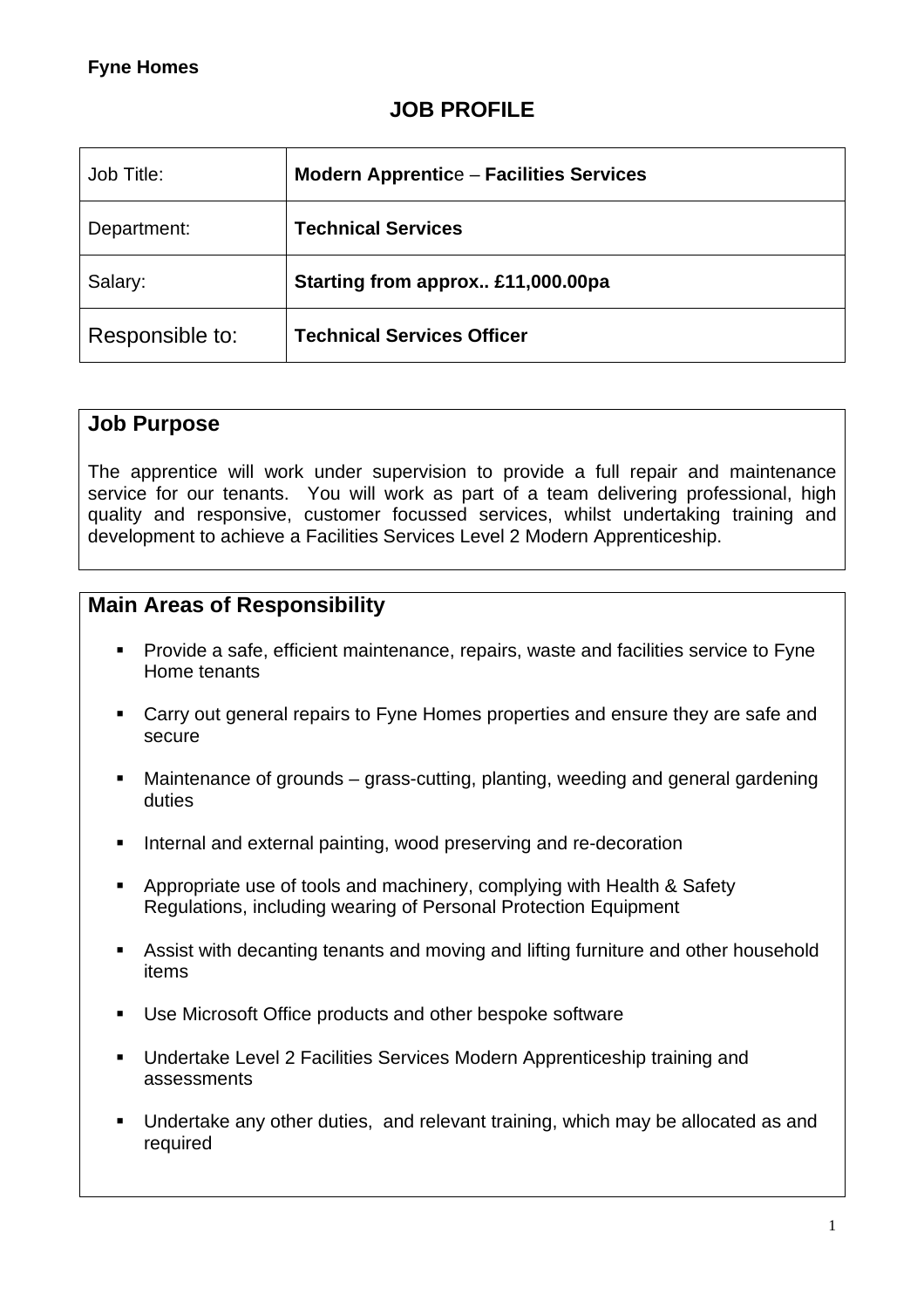# **Fyne Homes**

# **Person specification:**

# **Knowledge & Experience**

- Ideally you will have knowledge and experience of using Microsoft office software.
- Some previous work experience would be an advantage.
- Good numeracy skills
- Good understanding of duties related to working as part of a team
- An understanding of the purpose of Fyne Homes

# **Customer Care**

 Willing to deal with a variety of customers in a manner which meets the Fyne Home's Values and Behavioural standards

# **Health & Safety**

- Able to cope with the demands of the job and attend regularly and punctually.
- Willing to undertake Health & Safety training relevant to the post and as part of the SVQ

# **Equality & Dignity at Work**

• Treat colleagues and customers with dignity and respect

# **Communication**

- Be able to follow and comply with instructions and procedures when dealing with sensitive and confidential information in order to comply with the Data Protection Act
- Have good written and verbal communication skills.

# **Flexibility**

Willingness to be involved in team tasks and adapt to change

# **Achievement of Results**

- Willing to commit to meeting agreed timescales and targets in relation to the Facilities Services Level 2 Modern Apprenticeship
- Willing to accept feedback and use this to improve performance

# **Quality**

- Ability to produce a consistent, high quality standard of work
- Attention to detail and accuracy

# **Team Working**

- Able to work effectively as part of a team
- Be able to follow instructions given by members of staff / team leaders and managers

# **Decision Making & Problem Solving**

Demonstrates initiative and knows when to seek assistance/guidance

# **Any additional requirements**

Prepared to devote the time and attention required to learn on the job and via the training provider for the Facilities Services Level 2 Modern Apprenticeship. Plus engage in any other relevant training deemed necessary to meet the requirements of Fyne Homes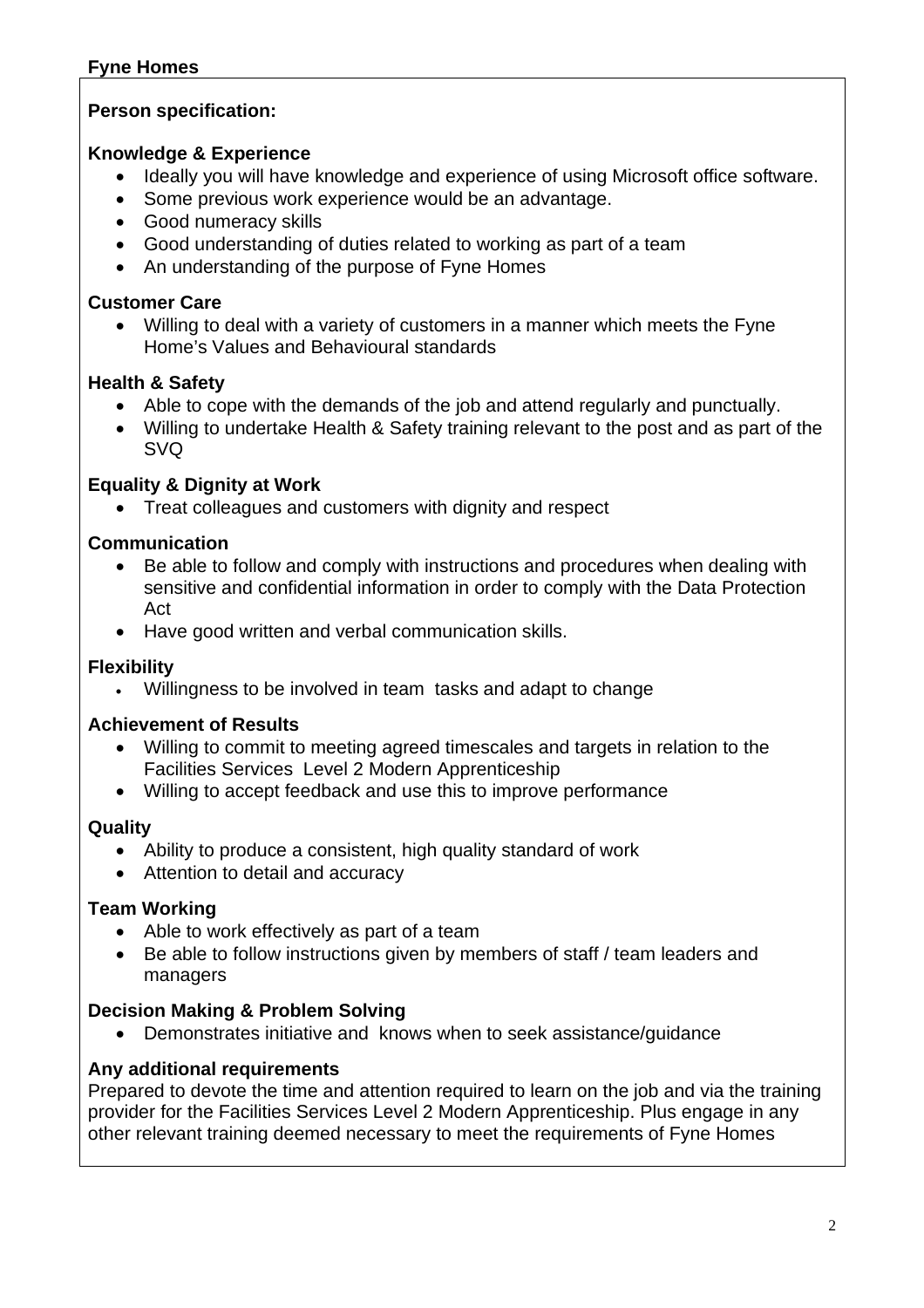

# Modern Apprenticeship

Choose the door to a world of opportunity

# Achieve a great qualification and practical experience - right on your doorstep

# **A chance to make a difference**

How often have you wondered whether going to College or University full time just now is really for you?

Have you found yourself wondering "Would I be better trying to get a job and some work experience?"

Now you can take action and do something about it! You can apply for a Modern Apprenticeship with Fyne Homes and try your hand at building a career in the Technical Services team.

Get on the job work experience and have Fyne Homes help you to gain a rewarding career in a live housing maintenance environment while working towards a nationally recognized qualification in Facilities Services!

# **Join the world of work**

As your employer, our mission is to provide you with the skills and opportunity to achieve a qualification and gain experience in providing maintenance and repairs services for our tenants spread across Argyll and Bute.

This Modern Apprenticeship gives you the skills to look after a building and its grounds to make sure it's a pleasant and safe place for people to live.

You will learn about how to organise cleaning, security and basic maintenance of the building and grounds as well as more complex building services engineering and maintenance. We look forward to helping you be a part of this.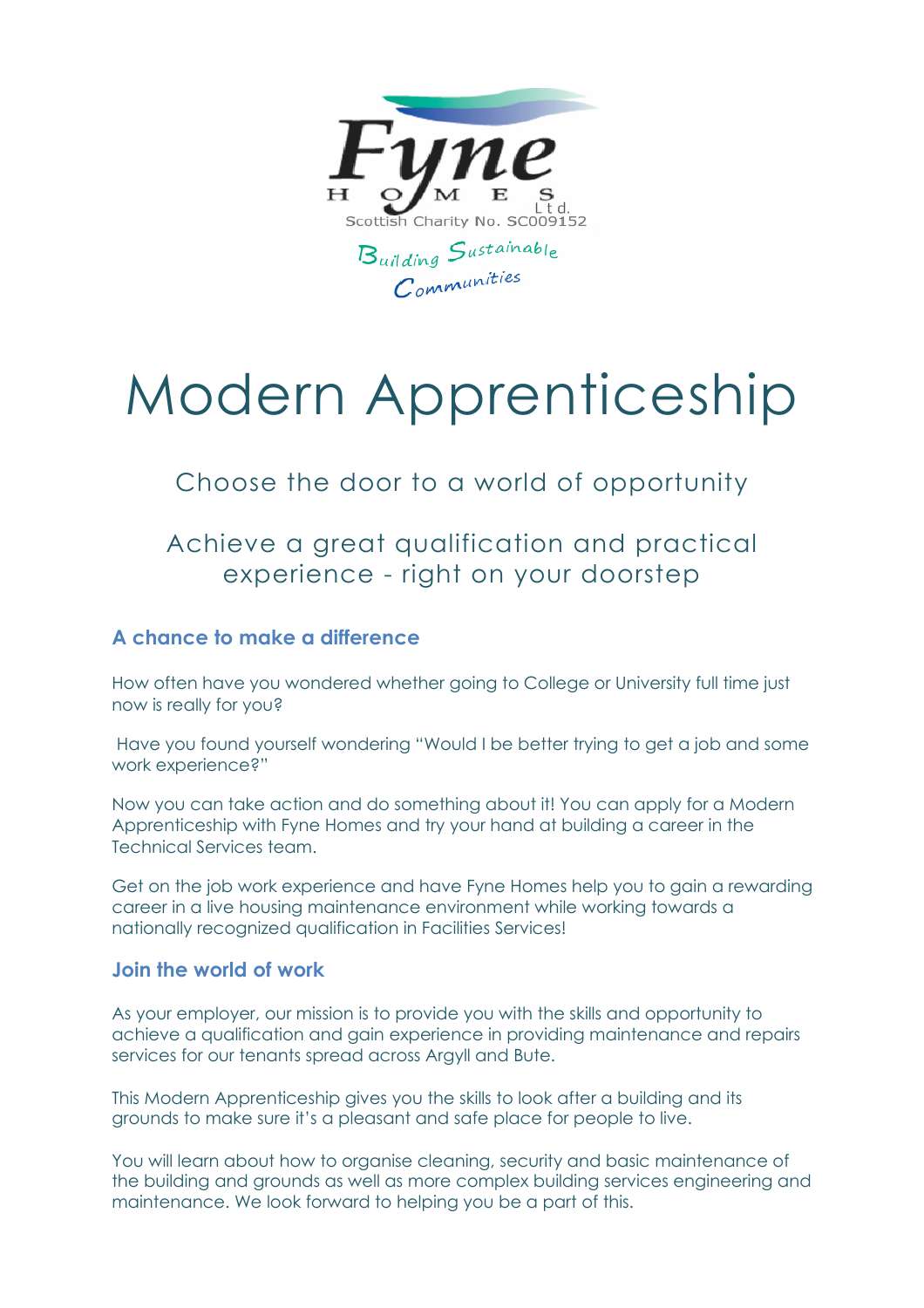# **Practical in house training will be provided**

- You will undertake meaningful work with our Technical Services team that will contribute towards your formal qualification
- You will be coached on an individual basis

# **About Fyne Homes**

Fyne Homes is what is known as a Housing Association also known as a registered social landlord (RSL). We have an active 'wider role' within the community delivering social care, health, employment, financial inclusion, and many other benefits for the community we serve. We are a not-for-profit organisation.

One quarter of all Scottish homes are owned and managed by a social landlord.

Fyne Homes owns and manages over 1600 homes in Bute, Cowal, Mid-Argyll and Kintyre. We also provide factoring services to around 400 homes as a registered property factor. We have an active capital development programme and have built a number of new homes in communities across Argyll and Bute, including Dunoon and Lochgilphead. Fyne Homes continues to look for home building opportunities where the community needs access to excellent quality, affordable homes.

We are an excellent employer and are keen to provide opportunities through a modern apprenticeships for young people, following the success of three earlier Modern Apprentices in Housing and Technical Services. All three secured full time, permanent jobs with us and are a key part of our high -performing team.

In 2022 we want two Modern Apprentices, one in mid-Argyll and one in Cowal, to train with us to begin a career win Technical Services and achieve a nationally recognized qualification in Facilities Services.

# **Formal Course Detail**

# **The SVQ Level 2 Facilities Services path offers the following;**

# **Course Aims**

- $\checkmark$  To provide learners with a basic understanding of providing facilities services, such as repairs, buildings and grounds maintenance, security and safety, waste management and re-cycling housing
- $\checkmark$  To introduce some of the skills and knowledge necessary to participate in technical services related activities
- $\checkmark$  To prepare learners for future study (learners may progress to Level 3)

# **Course Content**

# **Mandatory units**

- Unit 1 Make Sure Your Own Actions Reduce the Risks to Health and Safety
- Unit 2 Promote and Maintain Services Delivery in a Facilities Services Environment
- Unit 3 Recognise and Deal with Customer Queries, Requests and Problems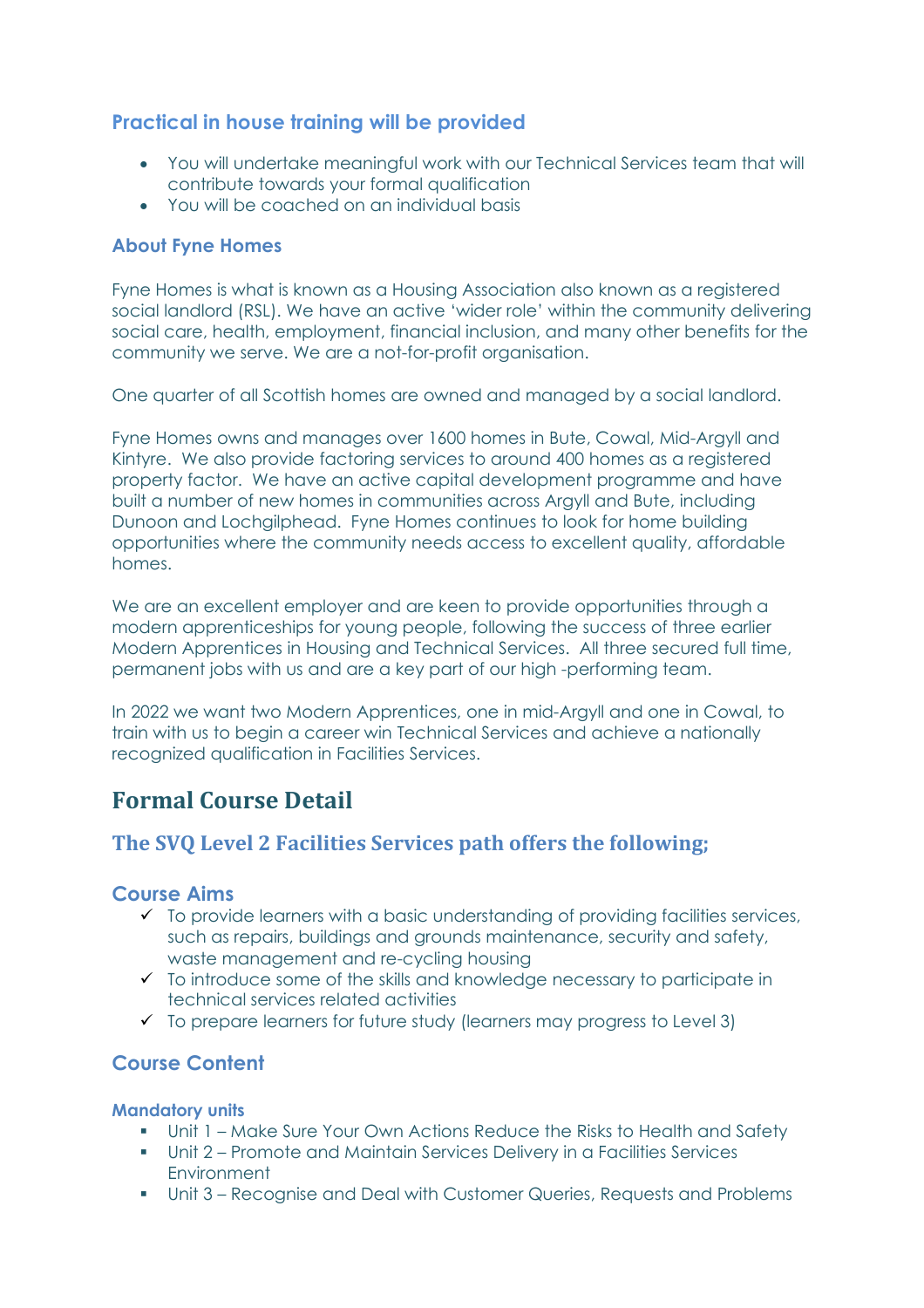## **Optional units (3 most relevant to be selected from the following, guidance will be given)**

- **Support the Work of a Team and Develop Yourself**
- **EXECONTRIBUTE:** Contribute to the Effectiveness and Efficiency of Premises
- Control the Use of Equipment and Materials in Facilities Services Environment
- **Maintain Grounds**
- **Maintain Site Security and Safety**
- **Control the Use of Premises by Customers and Contractors**
- **Work Safely at Heights**
- **Carry Out Maintenance and Minor Repairs**
- Operate Plant to Maintain the Quality of Pool Water
- **Clean and Maintain Internal Surfaces and Areas**
- Deal with Routine Waste and Deal with Non-routine Waste

# **Who is the course for?**

- For anyone who is considering a career in facilities services or technical services in housing
- Will help those wishing to explore a practical career to enhance their personal skills and experience

# **What's in it for me?**

- Completion of the course will improve your career prospects as you learn practical information and gain a relevant qualification.
- Fyne Homes' benefits are considerable and include, a generous salary and benefits, such as, 40 days holiday per year
- Improved quality of technical housing services through better qualified staff
- Improved services as the course focuses on quality and customer focused services

# **Find out more….**

If you are interested in finding out more look out for our advert

On the Fyne Homes website in the Vacancies section

www.fynehomes.org.uk

On the Skills Development Scotland site

https://www.apprenticeships.scot/become-an-apprentice/

More questions? If you have any further questions feel free to call on 0345 6077117.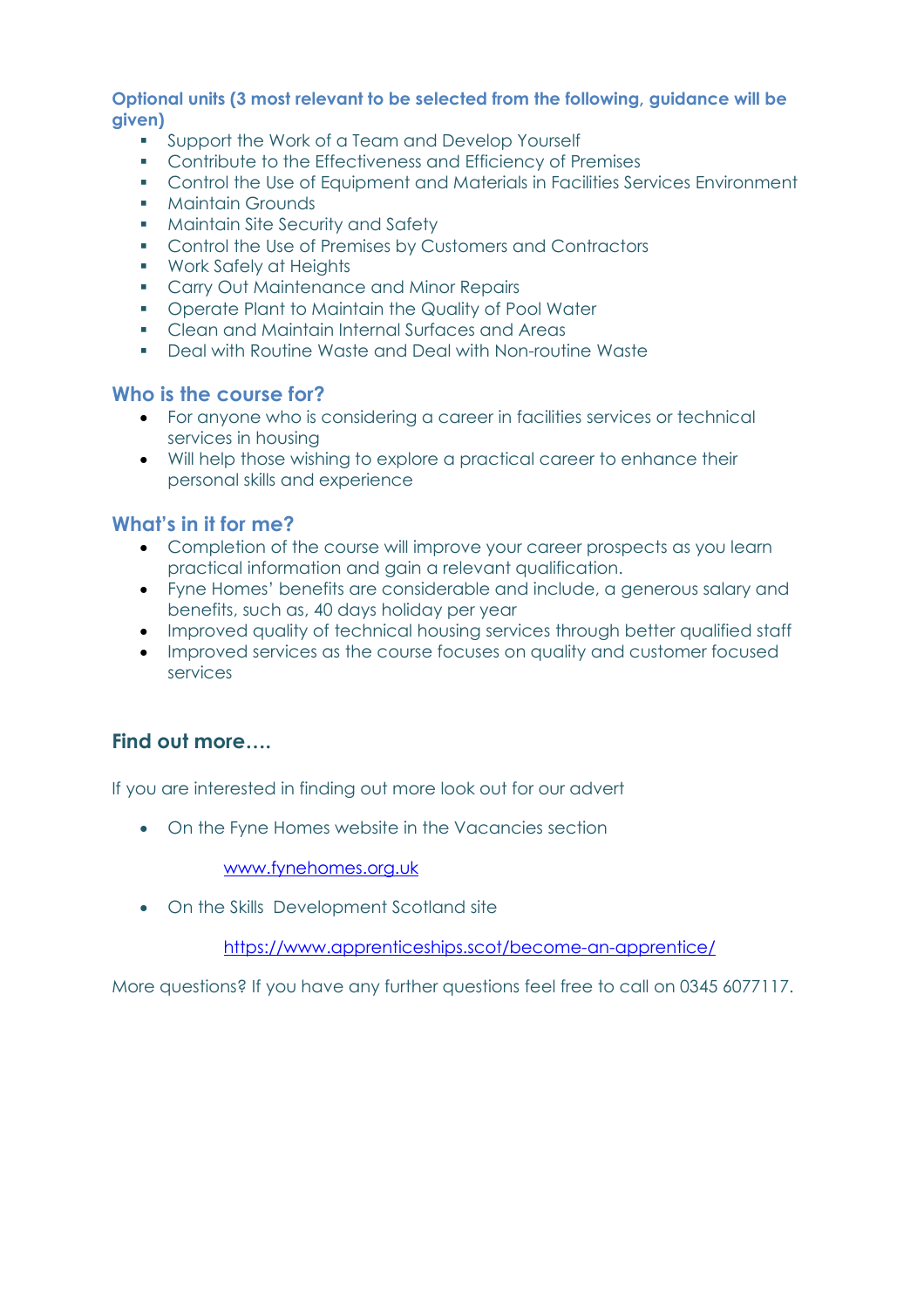# **CONDITIONS OF SERVICE INFORMATION**

**April 2022**



# **Post : Modern Apprentice – Facilities Services Department : Technical Services / Maintenance**

## **SALARY SCALES**

The salary applicable to the post is approx.: **£11,000.00**

Salaries are reviewed annually in April. Modern Apprentices start on a separate grade to that of the main structure and once qualified will progress onto the main grade structure which is performance related.

## **MAIN PAY STRUCTURE**

Provided six months' service within the grade has been completed, salary reviews are conducted annually and any applicable change to salary is normally applied on 1 April each year, subject to the pay range maximum and performance rating in post.

## **PROBATIONARY PERIOD**

Confirmation in post will be dependent upon satisfactory completion of a six-month probationary period.

## **ALLOWANCES**

A mileage allowance is payable for staff using their own vehicles on Association business. This is paid at Inland Revenue Authorised Mileage Rates. This post qualifies for Essential Car user allowance provided the minimum mileage threshold is attained. Further details are available upon request at interview.

## **METHOD OF PAYMENT**

Salary is paid monthly on the last Thursday of each month by direct credit transfer into the employee's bank or building society account.

## **PENSION**

All permanent employees are eligible to join the Scottish Housing Association's Pension Scheme. (SHAPS). This is a defined benefit scheme. The default position if this option is not taken up is Auto enrolment into the Royal London scheme with contributions. Legislation dictates the rules for the auto enrolment scheme and further information will be made available at the time of employment.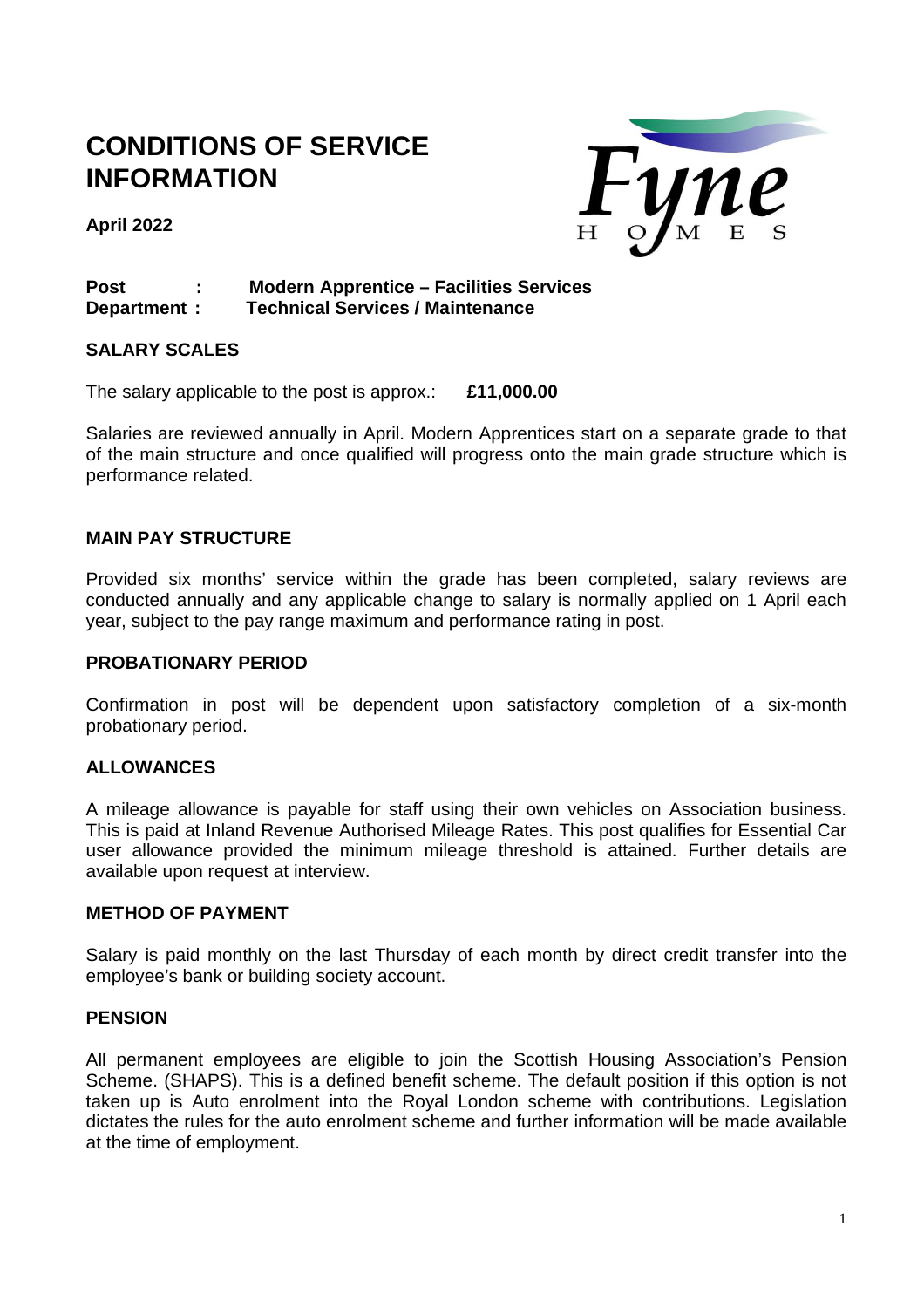# **HOURS OF WORK**

Full-time, staff in our direct labour organisation, work 39 hours per week, with one hour lunch break per day unpaid.

Normal office hours are 9.00am to 5.00pm Monday to Friday, with one hour each day for lunch.

# **SICKNESS ALLOWANCE**

All permanent employees, subject to length of service, are entitled to sickness allowance as follows: -

In any one period of 52 weeks, we will pay a sickness allowance in line with the following scale.

|                                                                 | <b>Entitlement</b>                          |                                             |
|-----------------------------------------------------------------|---------------------------------------------|---------------------------------------------|
| <b>Continuous Service</b><br>At the date sickness starts        | <b>Full Pay</b>                             | <b>Half Pay</b>                             |
| $1 - 2$ years<br>$2 - 3$ years<br>$3 - 5$ years<br>over 5 years | 9 weeks<br>18 weeks<br>22 weeks<br>26 weeks | 9 weeks<br>18 weeks<br>22 weeks<br>26 weeks |

# **LEAVE**

The leave year runs from 1 April to 31 March. The annual leave entitlement for full-time staff is 40 working days of which 15 days are deemed as dates fixed by the Association.

# **NOTICE PERIODS**

| By the Employee                                                           | 4 weeks                                                                                                         |
|---------------------------------------------------------------------------|-----------------------------------------------------------------------------------------------------------------|
| By the Association:                                                       |                                                                                                                 |
| continuous employment under 4 years<br>continuous employment over 4 years | 4 weeks<br>4 weeks plus 1 week for each complete year<br>of service after the first 4 up to a maximum of<br>12. |

# **OUTSIDE WORK**

Outside work on any matter connected with official duties is not permitted. Prior permission must be obtained from the Association before any outside work is undertaken.

## **SMOKING**

A no smoking policy is observed at the Association's offices and in transport associated with Fyne Homes.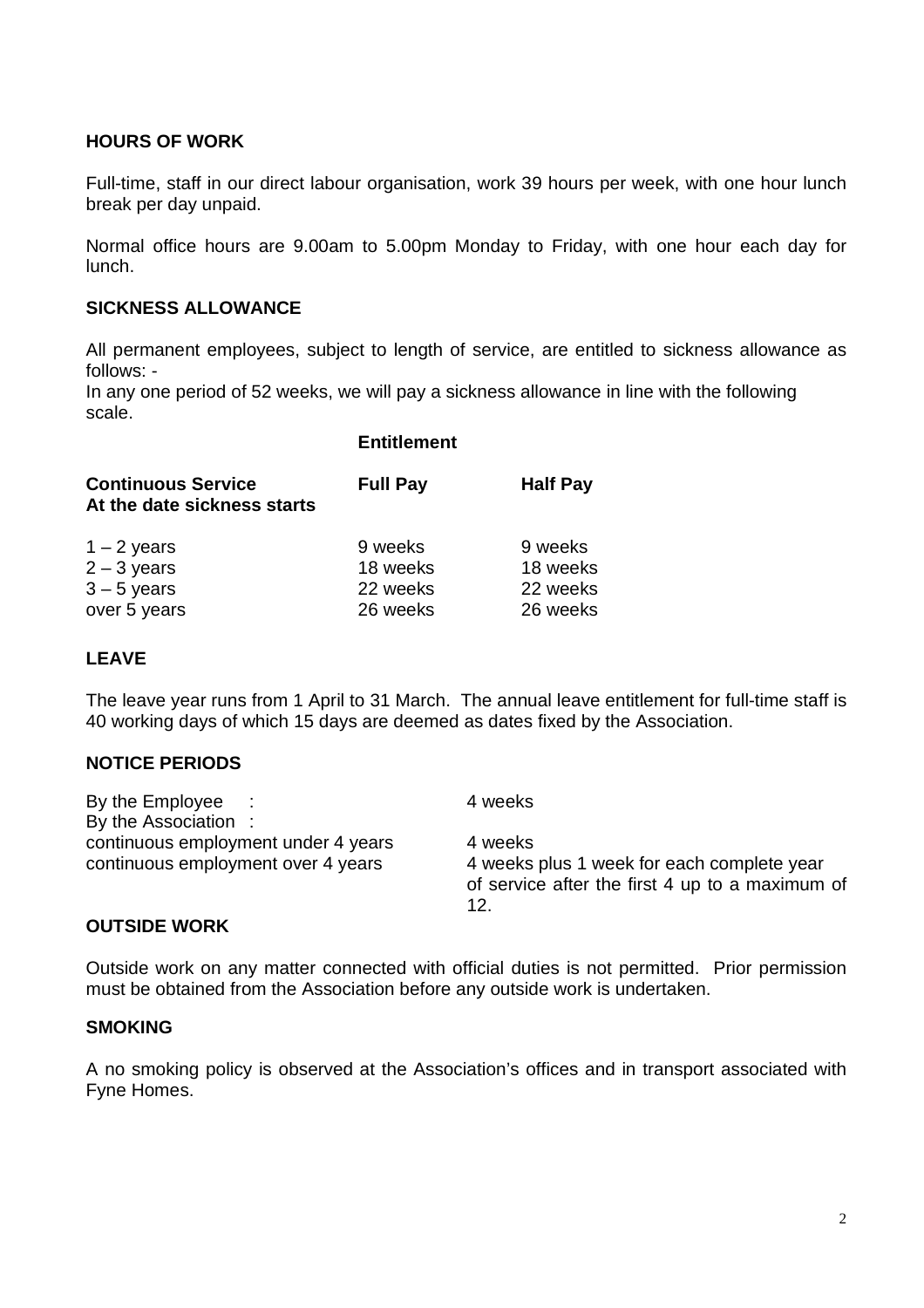# **INTERVIEW EXPENSES**

Where applicants are required to travel to attend interview, the Association will reimburse reasonable travel incurred. All expense claims other than car mileage must be supported by receipts.

No expenses will be paid where an applicant withdraws or refuses an offer of employment.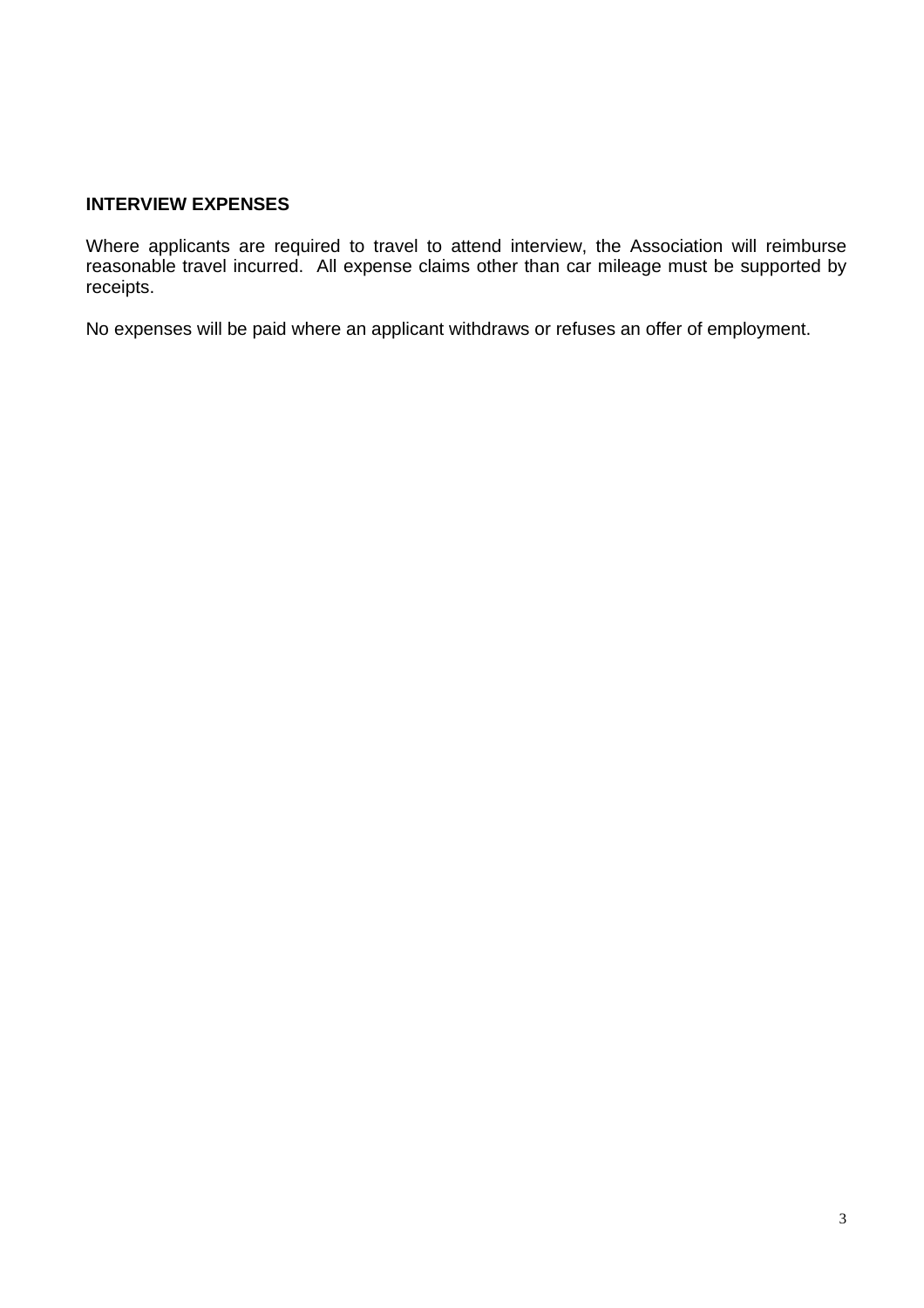#### **EQUAL OPPORTUNITIES MONITORING FORM**

#### **(Completion of this form is voluntary and the contents will remain anonymous)**

Fyne Homes is committed to equal opportunities in employment, regardless of: age, disability, gender reassignment, marriage & civil partnership, pregnancy & maternity, race (including colour, nationality ethnic or national origins and citizenship), religion/belief, sex and sexual orientation.

**If you wish** to assist us in achieving a diverse workforce, and advertising our vacancies appropriately, please complete the following questionnaire.

If you do not wish to complete the form, this will have no bearing on any selection decisions.

All information will be treated in the strictest confidence, processed anonymously and separately from any application form you submit. The information will not be provided to or shared with the shortlisting or interview panel.

**Gender:**  $\circ$  Female  $\circ$  Male  $\circ$  Trans Gender

**Disability:** Do you consider yourself to have a disability/special needs? o Yes only No

**Ethnic Origin: Please choose ONE section from A to E, then tick the appropriate box to indicate your cultural background.**

|                                         | A White                                                                           |  | <b>B</b> Mixed                                            | <b>C</b> Asian or Asian<br><b>Scottish/British</b>            |  | <b>D</b> Black or Black<br><b>Scottish/British</b> |
|-----------------------------------------|-----------------------------------------------------------------------------------|--|-----------------------------------------------------------|---------------------------------------------------------------|--|----------------------------------------------------|
|                                         | o English                                                                         |  | o Any mixed                                               | o Indian                                                      |  | o Caribbean                                        |
|                                         | o Scottish                                                                        |  | background                                                | o Pakistani                                                   |  | o African                                          |
|                                         | o Welsh                                                                           |  |                                                           | o Bangladeshi                                                 |  | o Other black                                      |
|                                         | o Irish                                                                           |  |                                                           | o Chinese                                                     |  |                                                    |
|                                         | o Polish                                                                          |  |                                                           | o Other Asian                                                 |  |                                                    |
|                                         | o Gypsy Traveller                                                                 |  |                                                           |                                                               |  |                                                    |
|                                         | o Other white                                                                     |  |                                                           |                                                               |  |                                                    |
|                                         | E Other ethnic group                                                              |  |                                                           | o Prefer not to say                                           |  |                                                    |
|                                         | o Arab, Arab Scottish/British                                                     |  |                                                           |                                                               |  |                                                    |
|                                         |                                                                                   |  | Any other ethnic group (please state) ___________________ |                                                               |  |                                                    |
|                                         | Religion: I would describe my religious background/belief as: ___________________ |  |                                                           |                                                               |  |                                                    |
| $\Omega$                                | None                                                                              |  | I prefer not to say<br>$\Omega$                           |                                                               |  |                                                    |
|                                         | <b>Sexual Orientation:</b>                                                        |  |                                                           |                                                               |  |                                                    |
|                                         | o Bi-sexual                                                                       |  |                                                           | o Gay/Lesbian b Heterosexual/Straight b Prefer not to say     |  |                                                    |
| Age: Please indicate your age group.    |                                                                                   |  |                                                           |                                                               |  |                                                    |
|                                         |                                                                                   |  |                                                           | o 16 - 24 o 25 - 34 o 35 - 44 o 45 - 54 o 55 - 64 o 65 & over |  |                                                    |
| Where did you see this post advertised? |                                                                                   |  |                                                           |                                                               |  |                                                    |
|                                         |                                                                                   |  | o Apprenticeships website o School o Word of mouth        |                                                               |  |                                                    |
|                                         | o Other                                                                           |  |                                                           |                                                               |  |                                                    |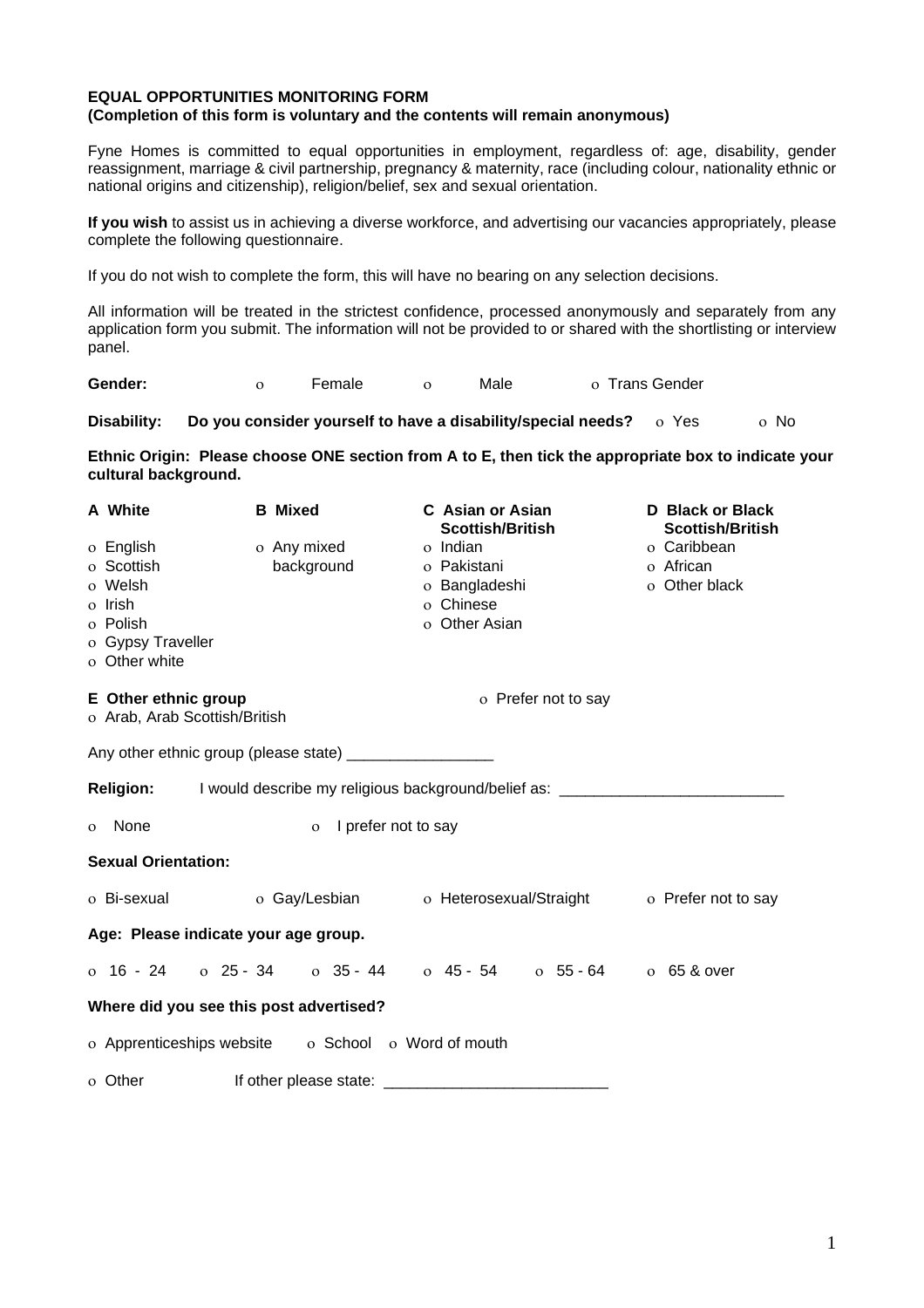

# **FYNE HOMES**

# **HOW WE USE YOUR PERSONAL INFORMATION**

We, Fyne Homes, are the controller of the personal information that we hold about you. This means that we are legally responsible for how we hold and use personal information about you. It also means that we are required to comply with data protection laws when holding and using your personal information. This includes providing you with the details contained within this statement of how we hold and use your personal information, who we may share it with and your rights in relation to your personal information.

We have appointed a Data Protection Officer (DPO), Daradjeet Jagpal, who ensures that we comply with data protection laws. If you have any questions about this statement or how we hold or use your personal information, please contact the DPO by: e-mail at fynedpo@infolawsolutions.co.uk; telephone on 07848 171 635; or writing to: The Data Protection Officer, 81 Victoria Street, Rothesay, Isle of Bute, PA20 0AP.

You can also contact us by: e-mail at postmaster@fynehomes.co.uk; telephone on 0345 607 7117; or writing to: Fyne Homes, 81 Victoria Street, Rothesay, Isle of Bute, PA20 0AP.

Your attention is particularly drawn to section 3 of this statement, which confirms that you consent to your personal information and sensitive personal information being held and used by us as described in section 2 of this statement.

## **1. What personal information do we hold and use about you?**

While we anonymise applications for employment prior to assessment, we may need to hold and use the personal information that you provide to us as part of your application and / or other personal information that we may obtain about you from you (for example, during an interview) and from third parties (including referees). This includes your:

- name;
- contact information;
- age;
- gender;
- identification documentation, such as your passport and / or driving licence;
- employment history and experience, including job titles, duties, salaries and skills gained;
- education, qualifications, training courses completed and professional memberships held (including copies of certificates);
- responses to questions in the application form which allow us to compare your experience, skills and knowledge with our requirements;
- relationship (if any) to our staff, Committee members, suppliers, consultants or contractors;
- hobbies and interests: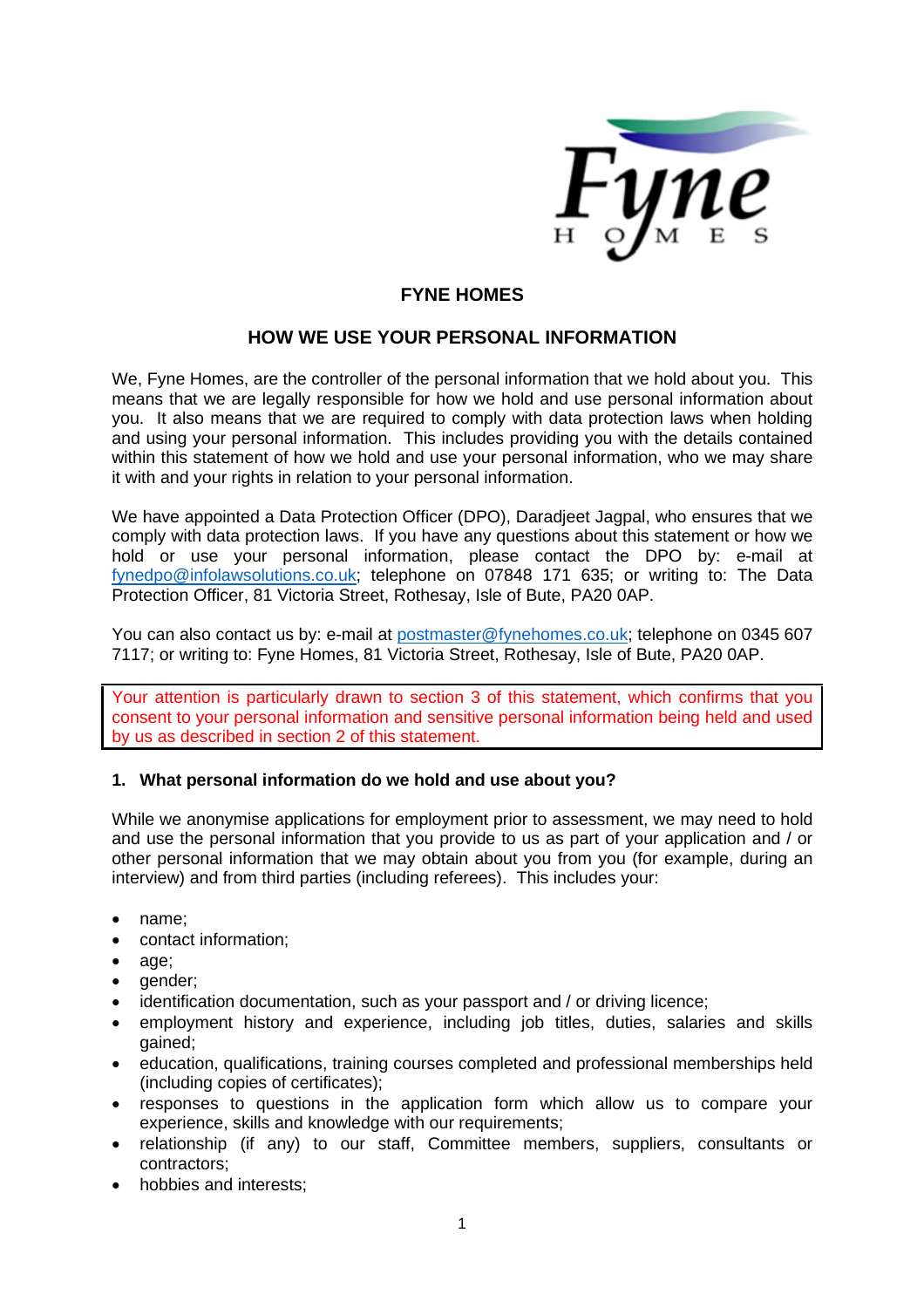- referees' names, contact details and job titles;
- nationality and immigration status and right to work in the UK (including relevant supporting documentation);
- sensitive personal information about your racial or ethnic origin, sexual orientation, your physical and / or mental health, religious or other similar beliefs and / or political opinions (where you choose to share this with us as part of your application); and
- criminal records information, including Disclosure Scotland and / or Protecting Vulnerable Groups scheme checks (if relevant to the position that you are applying for).

The law requires you to provide certain of the above personal information to allow us to verify your right to work in the UK and to assess your suitability for the position applied for. If you do not provide us with this personal information, we may not be able to process your application successfully and / or take it further.

## **2. Why do we hold and use this personal information about you?**

We hold and use this personal information to:

- carry out the recruitment process and assess your application for employment;
- verify the qualifications information provided by you;
- verify the criminal records information provided by you;
- carry out right to work and other statutory background checks;
- shortlist for and arrange an interview with you (if applicable);
- comply with legal requirements when arranging an interview with you (if applicable);
- comply with our equal opportunity monitoring obligations;
- communicate with and inform you of the outcome of the recruitment process;
- obtain references about you from your referees (if applicable); and
- protect and defend our legal rights in the case of a dispute between us.

## **3. What is our legal basis for holding and using your personal information?**

Data protection laws require us to have a legal reason for holding and using your personal information. Our legal reasons for holding and using your personal information include:

- complying with the laws that apply to us, such as to check your eligibility to work in the UK and to make appropriate adjustments to comply with disability discrimination and accessibility laws when arranging an interview with you (if applicable);
- taking steps to enter into an employment contract with you, if your application is successful; and
- protecting our legitimate interests in the highly unlikely event that we do not have another legal reason, we may have a legitimate interest in handling and using your personal information. In those circumstances, we will always consider your legitimate interests in the protection of your personal information, and will balance those against our own legitimate interests in handling and using your personal information for the purposes described in section 2 of this statement.

In very limited circumstances, we may rely on your consent as the legal reason. By providing us with your personal information and sensitive personal information (including your racial or ethnic origin, sexual orientation, your physical and / or mental health, religious or other similar beliefs and / or political opinions) and the personal information and sensitive personal information of other individuals (including your referees), you:

• consent to it being used by us as described in section 2 of this statement; and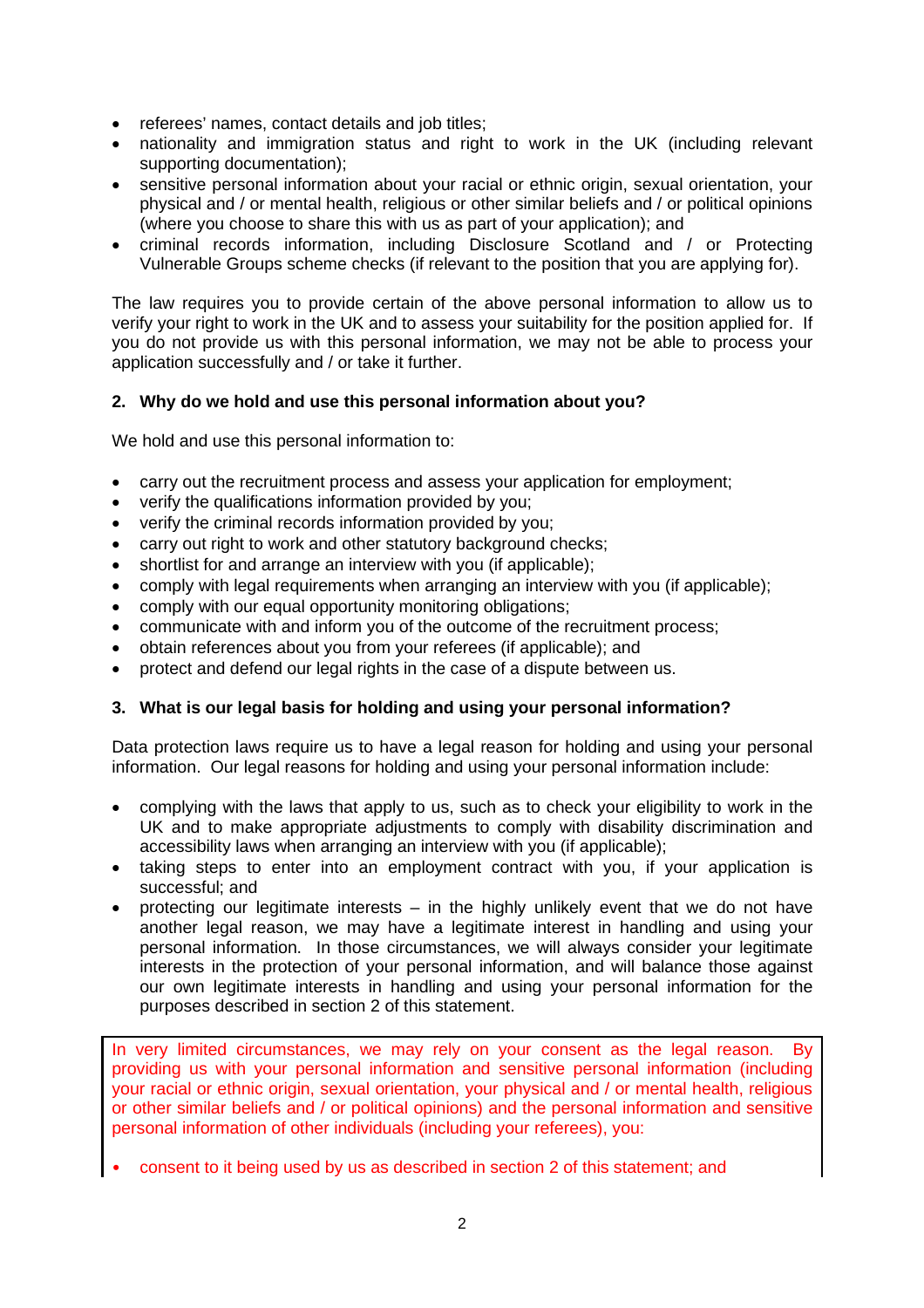• confirm that you have informed the other individuals if they are of 12 years old and above of the content of this statement and they have provided their consent to their personal information and sensitive personal information being used by us as described in section 2 of this statement.

You and the individuals have the right to withdraw your consent to us holding and using your and their personal information and sensitive personal information by contacting us. Once you / they have withdrawn your / their consent, we will no longer use your / their personal information and sensitive personal information for the purpose(s) set out in section 2 of this statement, which you originally agreed to, unless we have another legal reason for doing so.

## **4. Who do we share your personal information with?**

We may share your personal information with the following organisations for the purposes described in section 2 of this statement:

- our consultants, advisers and IT service providers;
- our solicitors;
- your referees; and
- Disclosure Scotland.

## **5. How long do we keep your personal information?**

We keep the personal information that we obtain about you during the recruitment process for no longer than we need to meet any legal, accounting, reporting or regulatory requirements.

We keep recruitment information (including interview notes) for 12 months after the recruitment process has been completed. We will only keep recruitment information for longer than this if your application for employment is successful (we will only keep the recruitment information that is relevant to your employment).

We may also retain your personal information if you indicate to us that you wish us to do so in case a further similar opportunity arises in the future.

More information is contained in our data retention policy, which is available by contacting our DPO.

## **6. What rights do you have in relation to your personal information that we hold and use?**

It is important that the personal information that we hold about you is accurate and current. Please keep us informed of any changes. Under certain circumstances, the law gives you the right to request:

- A copy of your personal information and to check that we are holding and using it in accordance with legal requirements.
- Correction of any incomplete or inaccurate personal information that we hold about you.
- Deletion of your personal information where there is no good reason for us continuing to hold and use it. You also have the right to ask us to do this where you object to us holding and using your personal information (details below).
- Temporarily suspend the use of your personal information, for example, if you want us to check that it is correct or the reason for processing it or to stop us from using your personal information altogether if we have committed a breach of data protection laws.